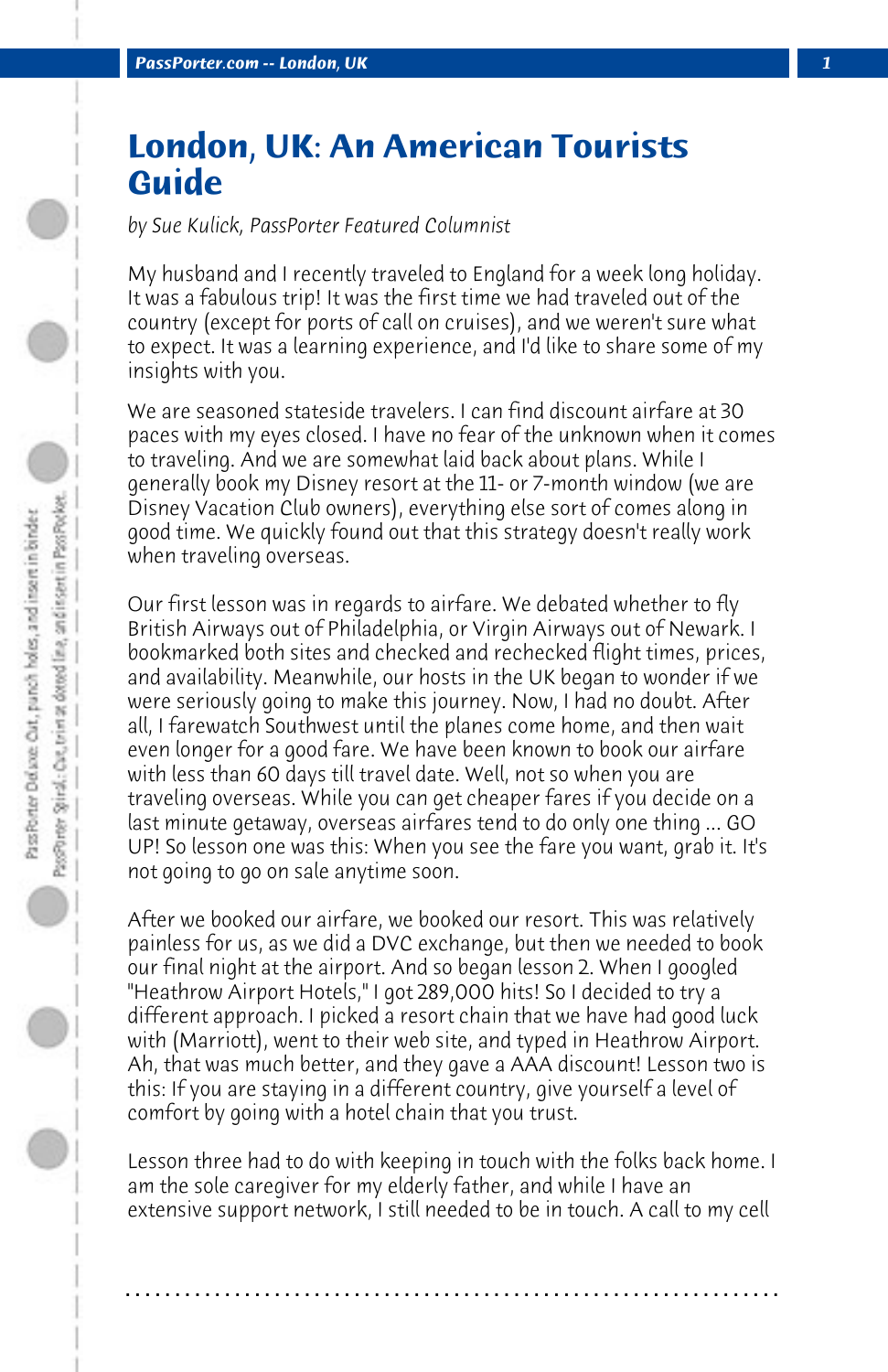phone company confirmed that if I was traveling to the outer banks of Mongolia, I would have had coverage, but in the UK, I did not. I needed to rent a worldwide phone that would provide me with service while traveling. And, the fine print that I didn't read was that it needed to be activated with my cell number forwarded BEFORE WE LEFT THE STATES! That explained why I spent the entire trip from Heathrow to the hotel trying to contact our hosts without any success. Luckily, I was able to activate it at the hotel using the land line in the room. A rather frustrating (and expensive) lesson!

Lesson four has to do with finances. We had decided to do the bulk of our trip on one credit card, since they would give us the best exchange rate and we wouldn't have to carry too much cash. This is a two part lesson: First of all, call your credit card company before you go and tell them where you are traveling and for how long. They put a note on our account so that our cards would not be flagged.

Our trip would have been a mess if our credit cards had been frozen in a security measure while we were thousands of miles from home. And the second part of this lesson only applies if you live in a rural area like we do. It was almost impossible to exchange money. The post office didn't do it, none of the local banks did it, the one Wachovia that we have in town would have done it but I did not have an account there. Our local AAA didn't do it, and neither did our credit union. I finally decided to make a road trip to Lehigh Valley Airport (about an hour away) and on the way, remembered the AAA regional office. I stopped in, and YES! They did currency exchanges! If you are thinking about overseas travel, don't wait until the last minute to exchange your currency, as your options may be quite limited.

The last lesson had to do with the trip itself. I was a bit apprehensive about traveling in a foreign country, even one that shared the same language. But once the trip began, I began to relax and realize that this wasn't all that much different than stateside travel. There are lots of things to see and do, and you won't get to do them all in one trip. People in all countries react to you as you react to them. Be friendly, respectful and courteous, smile and say "Please" and "Thank you," and you will get it back in kind. So the lesson learned here is to treat the locals like you want to be treated in your hometown. Follow that advice, and you will have a great vacation!

Read all about our UK adventure in the PassPorter Message Board Globetrotting trip report forum.

*About The Author: Sue Kulick is a resident of the Pocono Mountains and an avid Disney fan. She and her husband, Steve, live in a log home with their*

**. . . . . . . . . . . . . . . . . . . . . . . . . . . . . . . . . . . . . . . . . . . . . . . . . . . . . . . . . . . . . . . . . .**